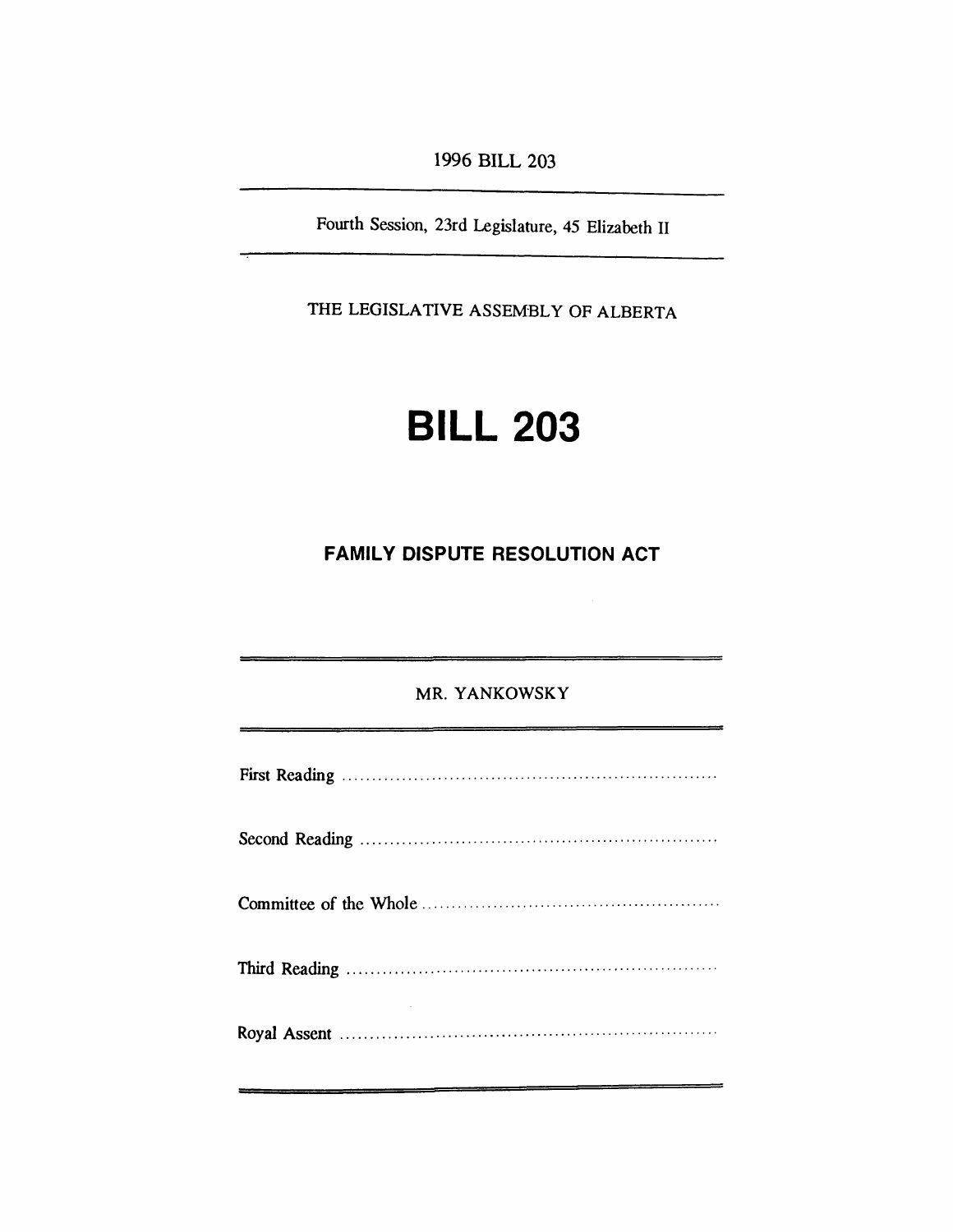*Bill 203 Mr. Yankowsky*

# *BILL 203*

#### *1996*

### *FAMILY DISPUTE RESOLUTION ACT*

*(Assented to , 1996)*

*HER MAJESTY, by and with the advice and consent of the Legislative Assembly of Alberta, enacts as follows:*

*Interpretation 1 In this Act,*

- *(a) "clerk" means a clerk or deputy clerk of the court;*
- *(b) "court" means the court before which a family law proceeding is held;*
- *(c) "family law proceeding" means a cause or matter brought pursuant to:*
	- *(i) the Child Welfare Act,*
	- *(ii) the Domestic Relations Act,*
	- *(iii) the Divorce Act (Canada),*
	- *(iv) the Matrimonial Property Act, or*
	- *(v) Part 3 of the Provincial Court Act,*

*and, for greater certainty, but without restricting the generality of the foregoing, includes an application for a variation of an order made under any one or more of the Acts referred to in this clause;*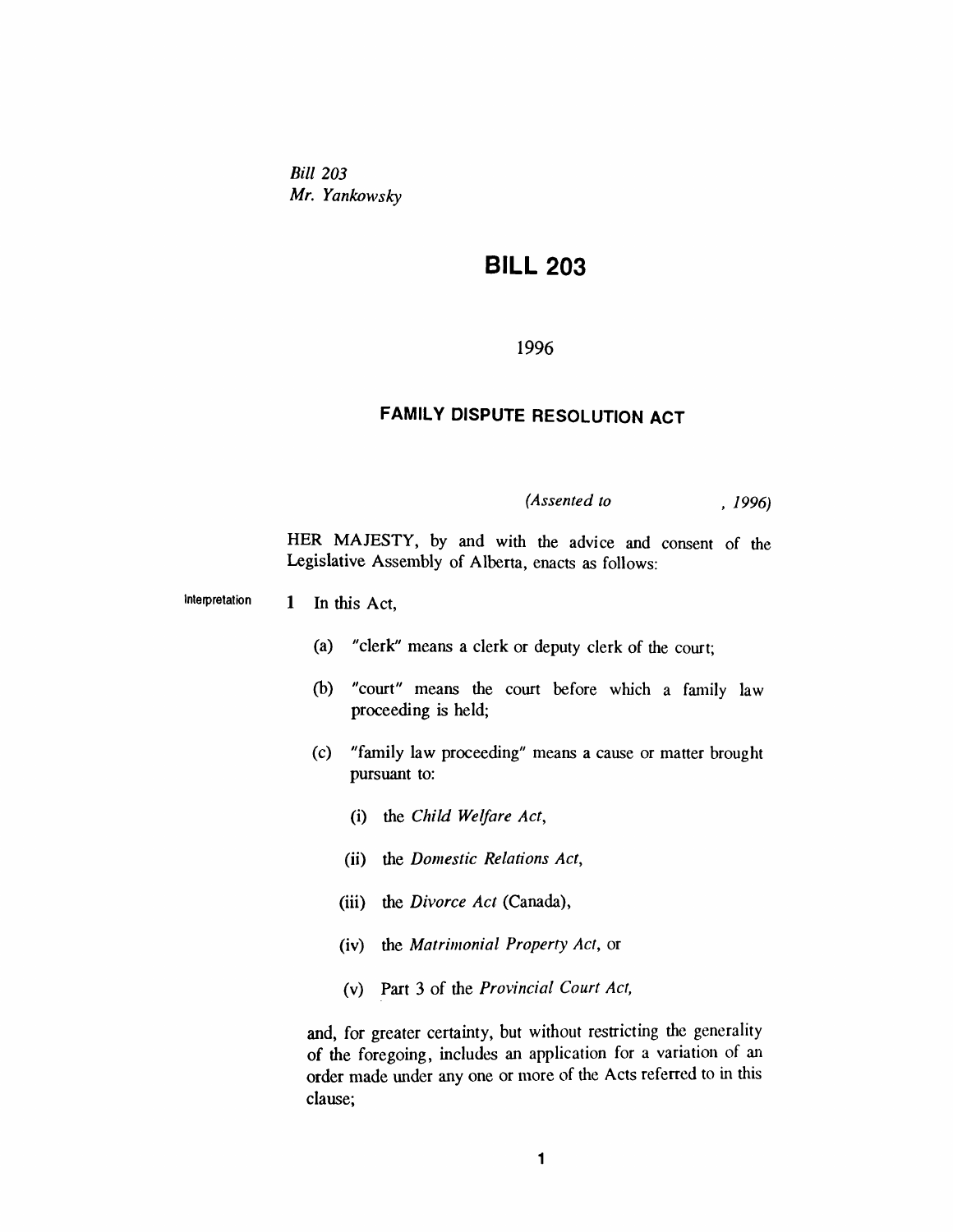*(d) "judge" means a judge of the court.*

*Mediation re family law proceedings*

*2(1) Where a family law proceeding respecting the issue of custody, access or guardianship is commenced, the clerk shall arrange for, and the parties shall attend, a mediation screening and orientation session prior to taking any further step in the proceeding.*

- *(2) After the mediation screening and orientation session*
	- *(a) the parties may continue with the mediation, or*
	- *(b) any party may discontinue the mediation and continue with the proceeding.*

*(3) At the request of a party, the mediator shall file a certificate of non-attendance with the court where a party did not attend the mediation screening and orientation session.*

*(4) After the mediation screening and orientation session, the mediator shall file a certificate of completion with the court.*

*(5) Where a certificate of non-attendance is filed, the court may, on application,*

- *(a) adjourn the application and order the party who did not attend the mediation screening and orientation session to attend,*
- *(b) adjourn the application and order that further mediation occur, on any terms the court considers appropriate, or*
- *(c) strike out the pleadings or other documents of the party who did not attend unless*
	- *(i) that party satisfies the court that the party has a reasonable excuse for not attending, and*
	- *(ii) it would be inequitable to strike out the party's pleadings or documents.*

*(6) Subject to an order of the court to the contrary, nothing in this section prevents a party from making an application to the court for interim relief.*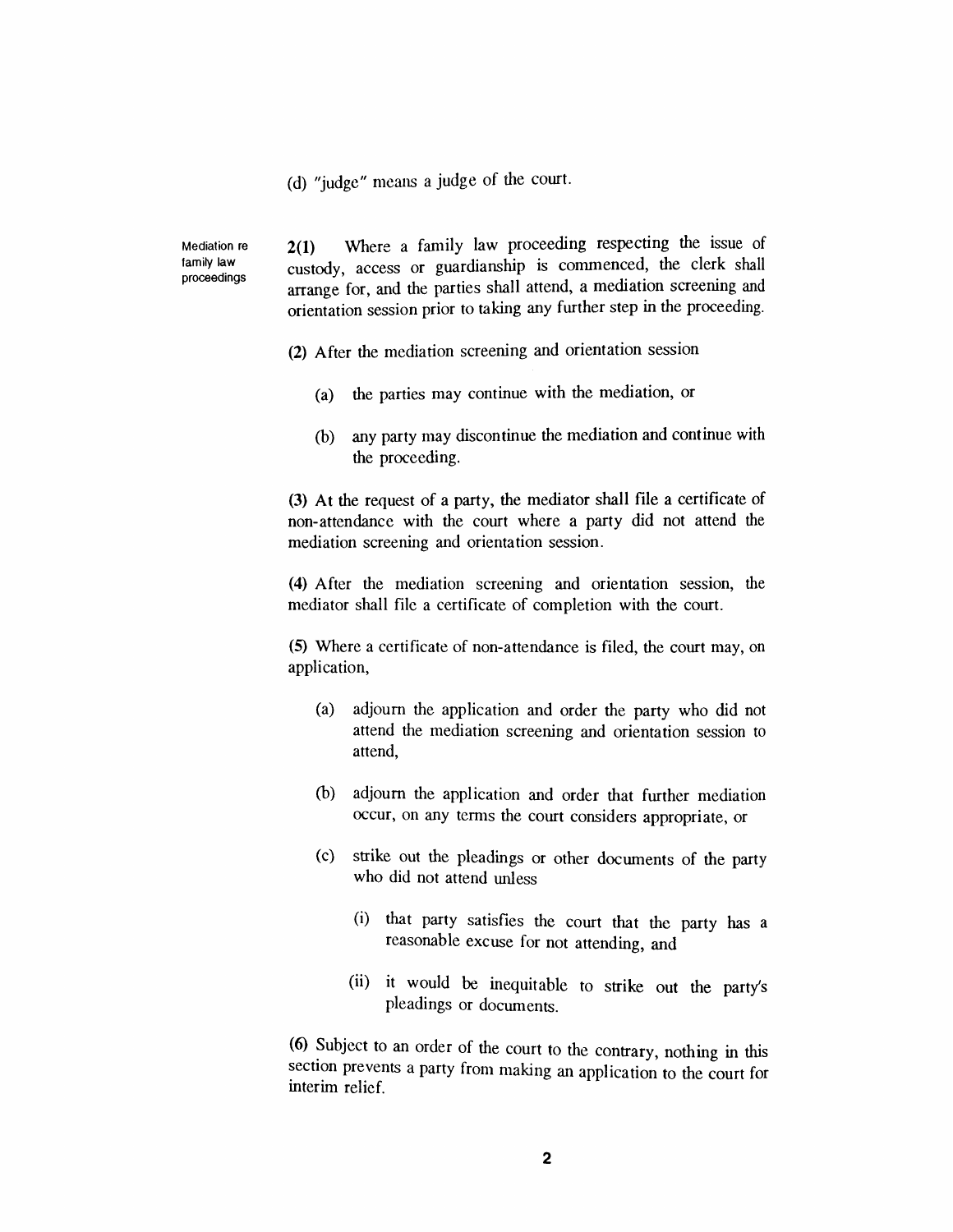- *(7) This section applies only*
	- *(a) at the judicial centres designated in the regulations, and*
	- *(b) to family law proceedings commenced after a designation pursuant to clause (a).*
- *Evidence not admissible 3 Evidence arising from any admission or communication made in the course of mediation or a mediation screening and orientation session is not admissible in any cause or matter or proceeding before a court, except with the written consent of the mediator and all parties to the cause or matter in which the mediator acted.*
- *Mediator not liable 4 No action lies or shall be instituted against a mediator for any loss or damage suffered by a person by reason of anything in good faith done, caused, permitted or authorized to be done, attempted to be done or omitted to be done by the mediator in*
	- *(a) the carrying out or supposed carrying out of any duty or power conferred by this Act, or*
	- *(b) the carrying out or supposed carrying out of any order made pursuant to this Act.*
- *Home study report 5(1) A judge, on application or on the judge's own motion, may adjourn a family law proceeding and order the preparation of a home study report in the prescribed form for the assistance of the court respecting the custody, access to or welfare of children.*

*(2) A person who prepares a report for the assistance of the court may, by ex parte order of the court, be called as a witness and*

- *(a) is subject to cross-examination by any party in the proceeding, and*
- *(b) is deemed not to be a witness of any party in the proceeding.*

*(3) No action lies or shall be instituted against a person who prepares a home study report and who is required by the court to make recommendations respecting the custody, access to or welfare of children for any loss or damage suffered by a person by reason*